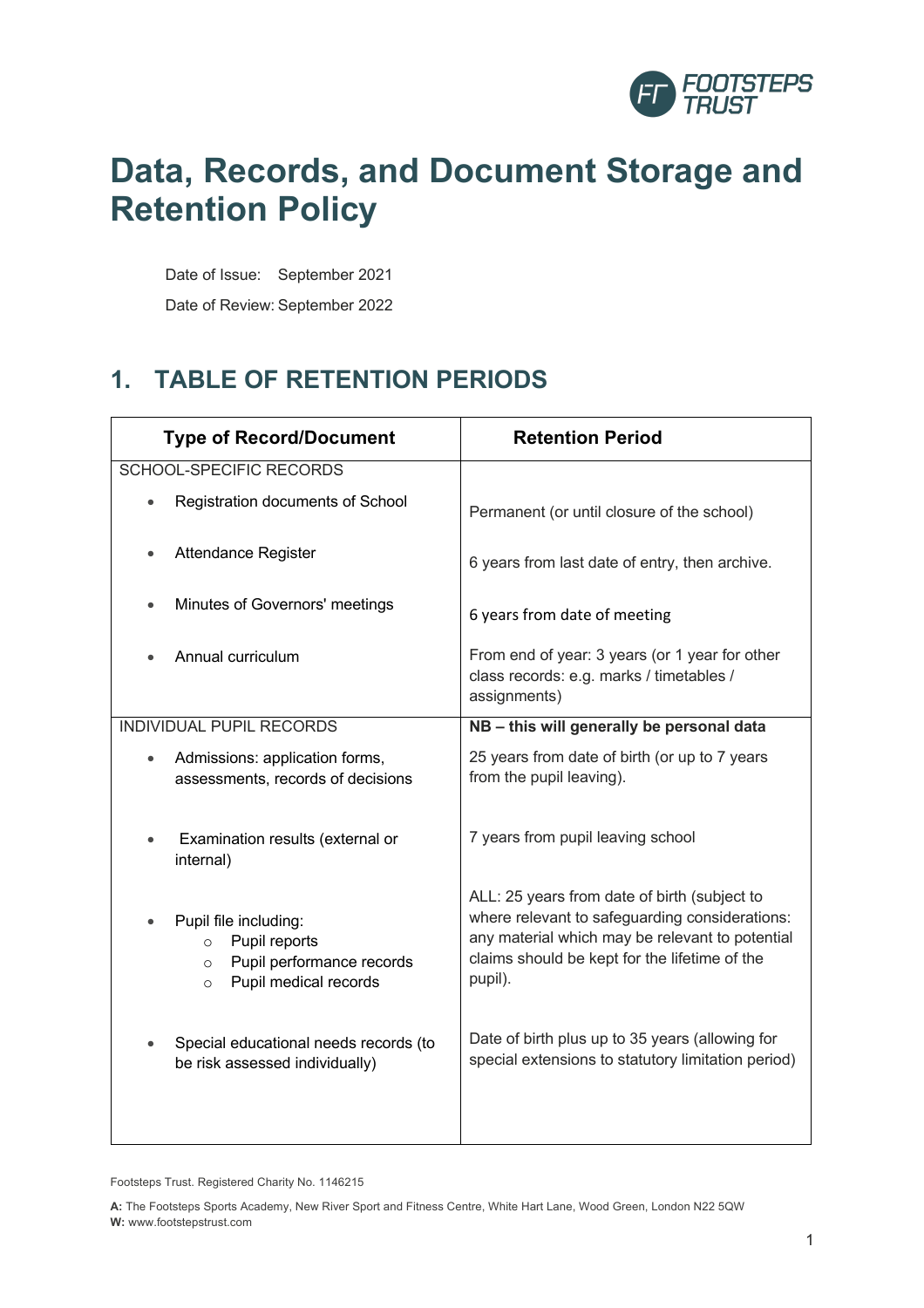| $\bullet$                            | Behavioural and Academic meeting      | 7 years from pupil leaving school, unless held                                                        |
|--------------------------------------|---------------------------------------|-------------------------------------------------------------------------------------------------------|
|                                      | notes                                 | as part of safeguarding evidence file 7 years                                                         |
|                                      |                                       | Current academic year                                                                                 |
|                                      | Trip letters and consents             |                                                                                                       |
|                                      |                                       |                                                                                                       |
|                                      | <b>SAFEGUARDING</b>                   |                                                                                                       |
|                                      | Policies and procedures               | Keep a permanent record of historic policies                                                          |
|                                      |                                       |                                                                                                       |
|                                      |                                       |                                                                                                       |
|                                      |                                       |                                                                                                       |
|                                      | DBS disclosure certificates (if held) | No longer than 6 months from decision on<br>recruitment, unless DBS specifically consulted -          |
|                                      |                                       | but a record of the checks being made must be                                                         |
|                                      |                                       | kept, if not the certificate itself.                                                                  |
|                                      |                                       |                                                                                                       |
|                                      | Accident / Incident reporting         | Keep on record for as long as any living victim                                                       |
|                                      |                                       | may bring a claim (NB civil claim limitation                                                          |
|                                      |                                       | periods can be set aside in cases of abuse).                                                          |
|                                      |                                       | Ideally, files to be reviewed from time to time if<br>resources allow and a suitably qualified person |
|                                      |                                       | is available.                                                                                         |
|                                      |                                       |                                                                                                       |
|                                      | <b>Child Protection files</b>         | If a referral has been made / social care have                                                        |
|                                      |                                       | been involved; or child has been subject of a                                                         |
|                                      |                                       | multi-agency plan; or there is a risk of future                                                       |
|                                      |                                       | claims - indefinitely.                                                                                |
|                                      |                                       |                                                                                                       |
|                                      |                                       | [If the school operates a low level concerns                                                          |
|                                      |                                       | policy, if there has been no multi-agency action,                                                     |
|                                      |                                       | consider whether or not the child needs to be<br>named in any record concerning an adult, or if a     |
|                                      |                                       | copy should be kept on the child protection file.]                                                    |
| CORPORATE RECORDS (where applicable) |                                       |                                                                                                       |
|                                      | Certificates of Incorporation         | Permanent (or until dissolution of the school)                                                        |
|                                      |                                       |                                                                                                       |
|                                      | Minutes, Notes and resolutions of     | Minimum $-10$ years                                                                                   |
| ٠                                    | <b>Boards of Management</b>           |                                                                                                       |
|                                      |                                       |                                                                                                       |
|                                      |                                       |                                                                                                       |
|                                      | <b>Trustee resolutions</b>            | Minimum $-10$ years                                                                                   |
|                                      |                                       |                                                                                                       |
|                                      | <b>Register of Trustees</b>           |                                                                                                       |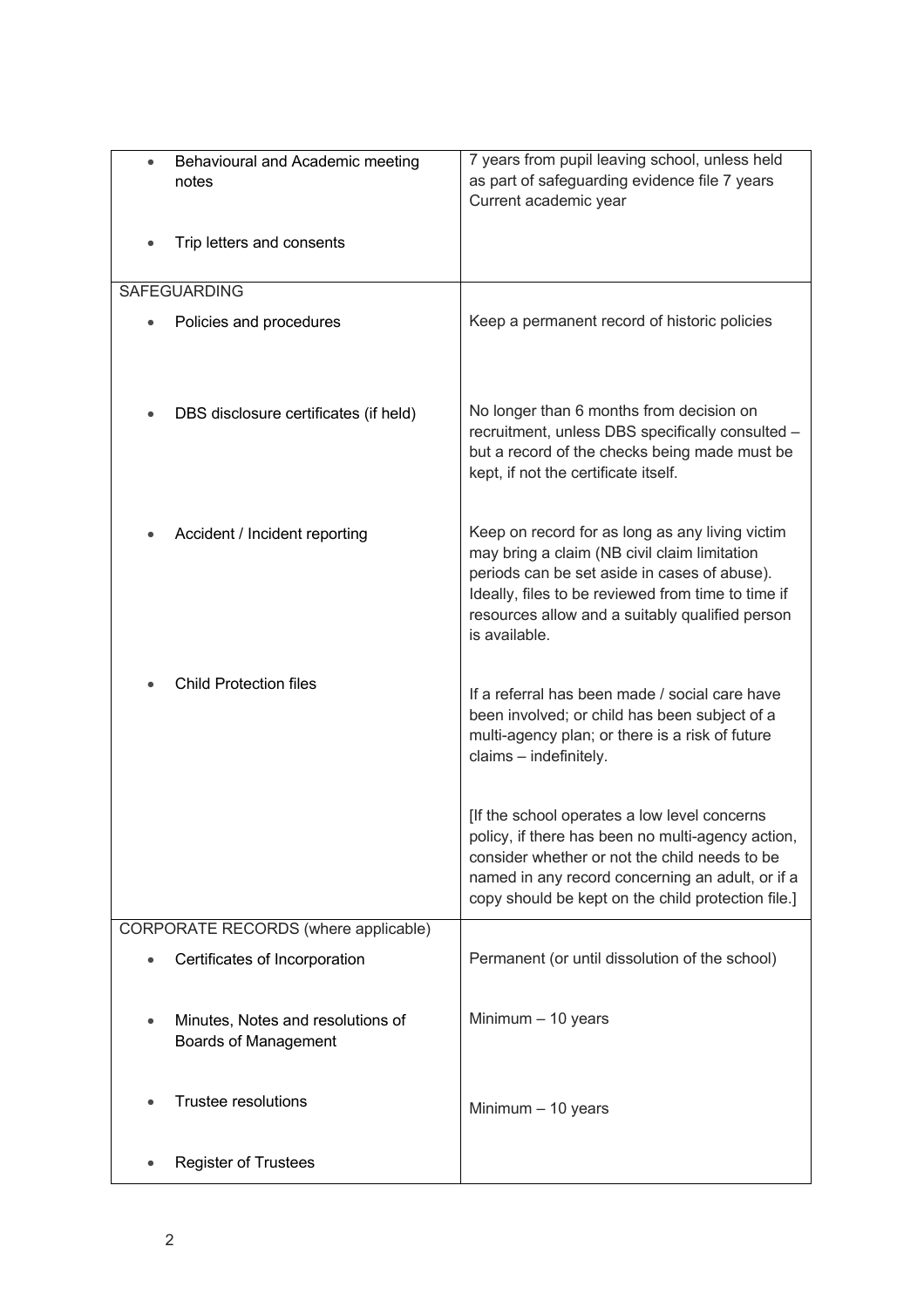

|           |                                                                                                                                                                                                              | Permanent (minimum of 10 years for ex-                                                                                                                |
|-----------|--------------------------------------------------------------------------------------------------------------------------------------------------------------------------------------------------------------|-------------------------------------------------------------------------------------------------------------------------------------------------------|
|           |                                                                                                                                                                                                              | trustees)                                                                                                                                             |
|           |                                                                                                                                                                                                              |                                                                                                                                                       |
|           | Annual reports                                                                                                                                                                                               | Minimum $-6$ years                                                                                                                                    |
|           | <b>ACCOUNTING RECORDS</b>                                                                                                                                                                                    |                                                                                                                                                       |
|           |                                                                                                                                                                                                              |                                                                                                                                                       |
|           | Accounting records (normally taken to<br>mean records which enable a<br>company's accurate financial position to<br>be ascertained & which give a true and<br>fair view of the company's financial<br>state) | Minimum - 6 years for UK charities (and public<br>companies) from the end of the financial year in<br>which the transaction took place                |
|           | Tax returns                                                                                                                                                                                                  | Minimum $-6$ years                                                                                                                                    |
|           | <b>VAT returns</b>                                                                                                                                                                                           | Minimum $-6$ years                                                                                                                                    |
|           | Budget and internal financial reports                                                                                                                                                                        | Minimum $-3$ years                                                                                                                                    |
|           | <b>CONTRACTS AND AGREEMENTS</b>                                                                                                                                                                              |                                                                                                                                                       |
| $\bullet$ | Signed or final/concluded agreements<br>(plus any signed or final/concluded<br>variations or amendments)                                                                                                     | Minimum $-7$ years from completion of<br>contractual obligations or term of agreement,<br>whichever is the later                                      |
|           | Deeds/Leases (or contracts under seal)                                                                                                                                                                       | Minimum - 13 years from completion of<br>contractual obligation or term of agreement                                                                  |
|           | <b>INTELLECTUAL PROPERTY RECORDS</b>                                                                                                                                                                         |                                                                                                                                                       |
|           | Formal documents of title (trade mark or<br>registered design certificates; patent or<br>utility model certificates)                                                                                         | Permanent (in the case of any right which can<br>be permanently extended, e.g. trade marks);<br>otherwise expiry of right plus minimum of 7<br>years. |
|           | Assignments of intellectual property to<br>or from the school                                                                                                                                                | As above in relation to contracts (7 years) or,<br>where applicable, deeds (13 years).                                                                |
| IP/IT     |                                                                                                                                                                                                              |                                                                                                                                                       |
| $\bullet$ | IP / IT agreements (including software<br>licences and ancillary agreements e.g.<br>maintenance; storage; development;<br>coexistence agreements; consents)                                                  | Minimum $-7$ years from completion of<br>contractual obligation concerned or term of<br>agreement                                                     |
|           | <b>EMPLOYEE / PERSONNEL RECORDS</b>                                                                                                                                                                          | NB this will contain personal data                                                                                                                    |
|           | Single Central Record of employees                                                                                                                                                                           | Keep a permanent record that mandatory<br>checks have been undertaken (but do not keep                                                                |

Footsteps Trust. Registered Charity No. 1146215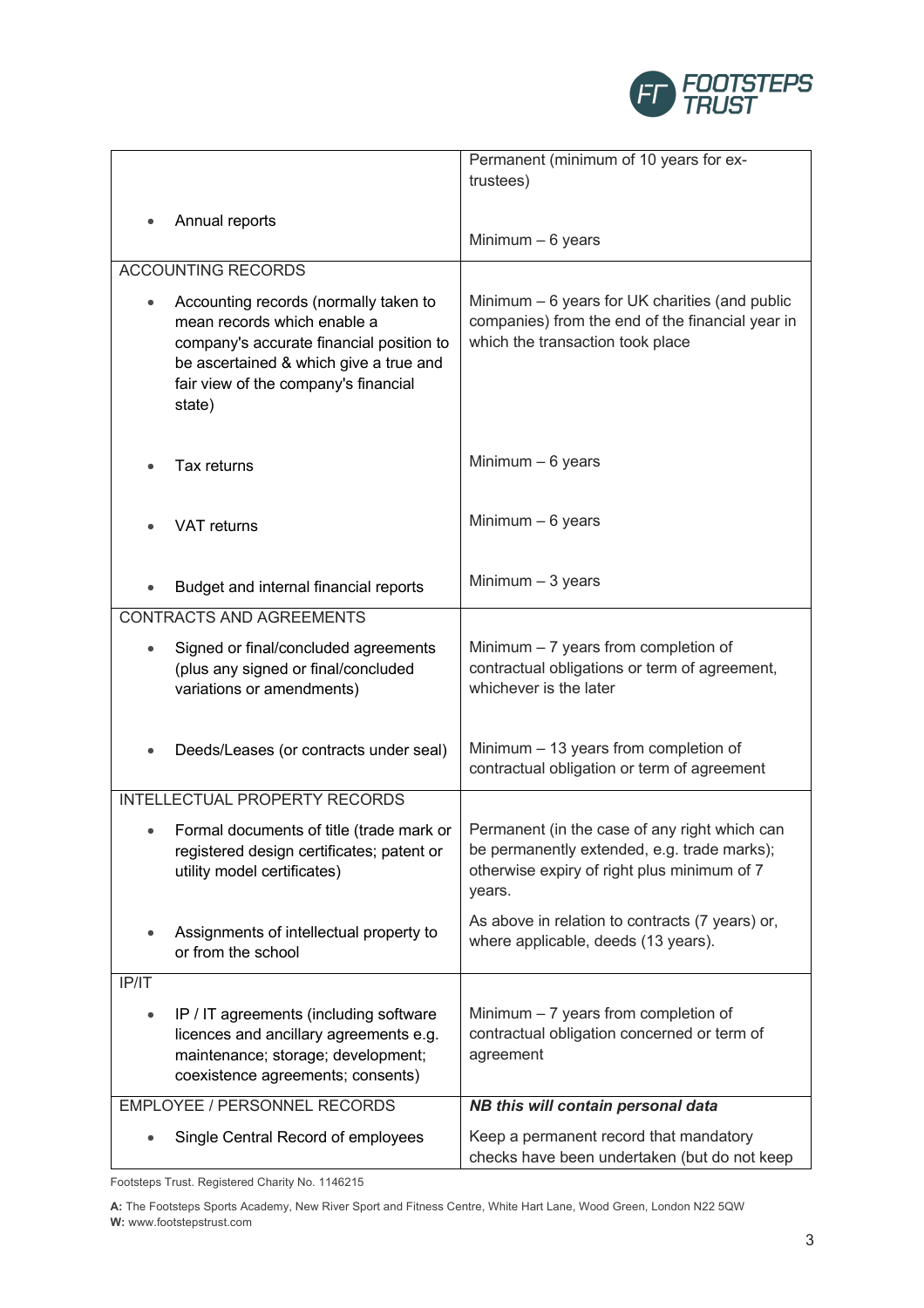|                                                                              | DBS certificate information itself: 6 months as<br>above)                                                                                                                                                               |
|------------------------------------------------------------------------------|-------------------------------------------------------------------------------------------------------------------------------------------------------------------------------------------------------------------------|
|                                                                              | 7 years from effective date of end of contract                                                                                                                                                                          |
| Contracts of employment                                                      | Duration of employment plus minimum of 7<br>years                                                                                                                                                                       |
| Employee appraisals or reviews                                               | As above, but do not delete any information<br>which may be relevant to historic safeguarding<br>claims.                                                                                                                |
| Staff personnel file                                                         | Minimum $-6$ years                                                                                                                                                                                                      |
|                                                                              | Possibly permanent, depending on nature of<br>scheme                                                                                                                                                                    |
| Payroll, salary, maternity pay records                                       | Minimum 3 months but no more than 1 year                                                                                                                                                                                |
| Pension or other benefit schedule<br>records                                 | Minimum $-4$ years                                                                                                                                                                                                      |
| Job application and interview/rejection<br>records (unsuccessful applicants) | 7 years from end of contract of employment                                                                                                                                                                              |
| Immigration records                                                          | 7 years from end of contract of employment<br>unless forming part of a safeguarding file                                                                                                                                |
| Health records relating to employees                                         |                                                                                                                                                                                                                         |
| Low-level concerns about employees                                           |                                                                                                                                                                                                                         |
| <b>INSURANCE RECORDS</b>                                                     |                                                                                                                                                                                                                         |
| Insurance policies (will vary - private,<br>public, professional indemnity)  | Duration of policy (or as required by policy) plus<br>a period for any run-off arrangement and<br>coverage of insured risks: ideally, until it is<br>possible to calculate that no living person could<br>make a claim. |
| Correspondence related to claims/<br>renewals/ notification re: insurance    | Minimum $-7$ years                                                                                                                                                                                                      |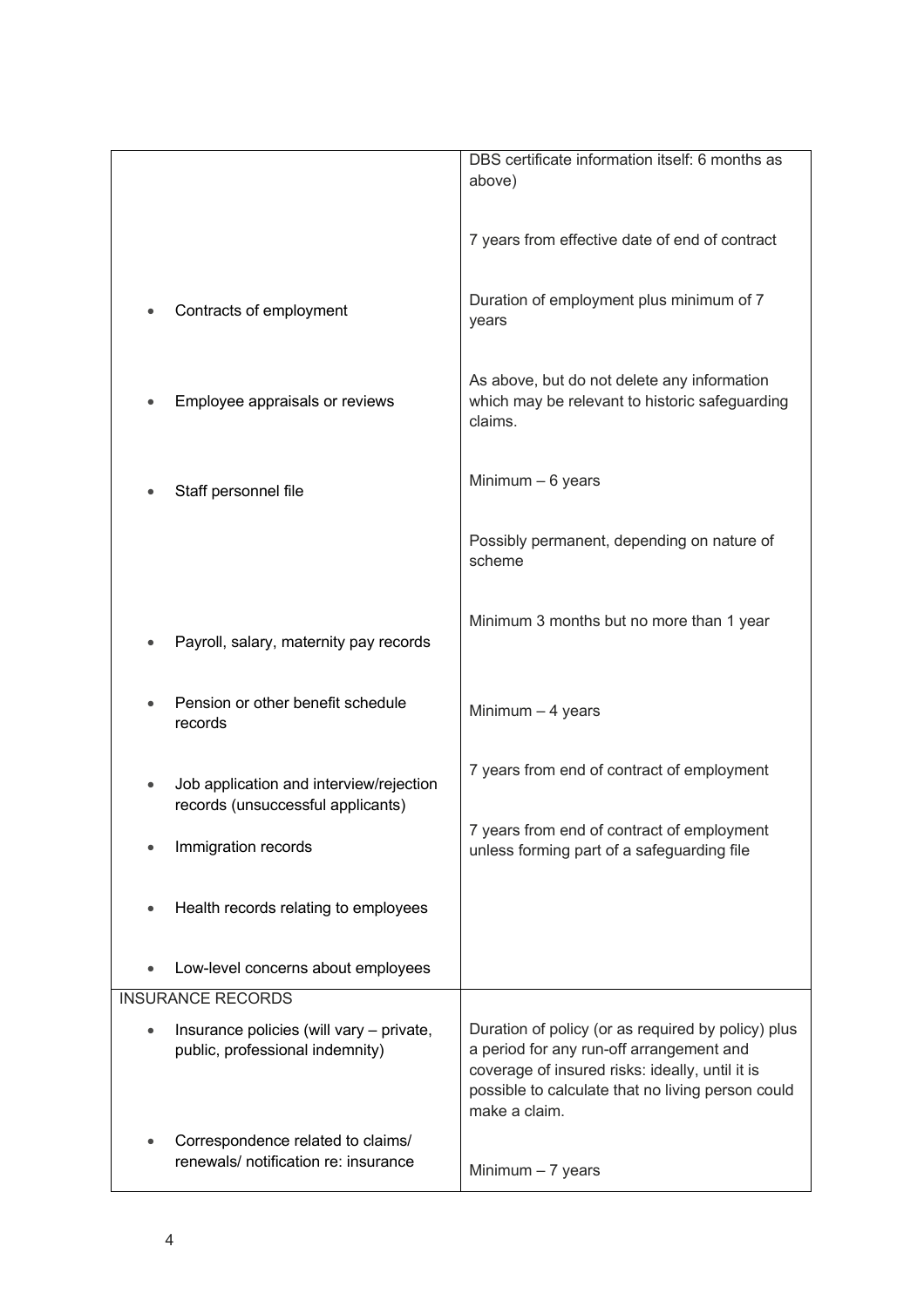

|           | ENVIRONMENTAL, HEALTH & DATA                                              |                                                                                     |
|-----------|---------------------------------------------------------------------------|-------------------------------------------------------------------------------------|
|           | Maintenance logs                                                          | 10 years from date of last entry                                                    |
|           | Accidents to children                                                     | 25 years from birth. Indefinite for safeguarding                                    |
|           |                                                                           | Minimum $-4$ years from date of accident, but<br>review case-by-case where possible |
|           |                                                                           |                                                                                     |
|           | Accident at work records (staff)                                          | Minimum $-7$ years from end of date of use                                          |
|           |                                                                           |                                                                                     |
|           | Staff use of hazardous substances                                         |                                                                                     |
| $\bullet$ | Risk assessments (carried out in<br>respect of above)                     | 7 years from completion of relevant project,<br>incident, event or activity.        |
| $\bullet$ | Data protection records documenting<br>processing activity, data breaches | No limit: as long as up-to-date and relevant (as<br>long as no personal data held)  |
|           |                                                                           |                                                                                     |

## **FOOTNOTES**

1. General basis of suggestion:

Some of these periods will be mandatory legal requirements (e.g. under the Companies Act 2006 or the Charities Act 2011, depending on status), but in the majority of cases these decisions are up to the institution concerned. The suggestions will therefore be based on practical considerations for retention such as limitation periods for legal claims, and guidance from Courts, weighed against whether there is a reasonable argument in respect of data protection.

- 2. The High Court has found that a retention period of 35 years was within the bracket of legitimate approaches. It also found that it would be disproportionate for most organisations to conduct regular reviews, but at the time of writing the ICO (Information Commissioner's Office) still expects to see a responsible assessment policy (e.g. every 6 years) in place.
- 3. Retention period for tax purposes should always be made by reference to specific legal or accountancy advice.
- 4. Be aware that latent injuries can take years to manifest, and the limitation period for claims reflects this: so keep a note of all procedures as they were at the time, and keep a record that they were followed. Also keep the relevant insurance documents.

## **Notes on the above**

## **NOTE 1: GDPR AND DOCUMENT RETENTION**

Footsteps Trust. Registered Charity No. 1146215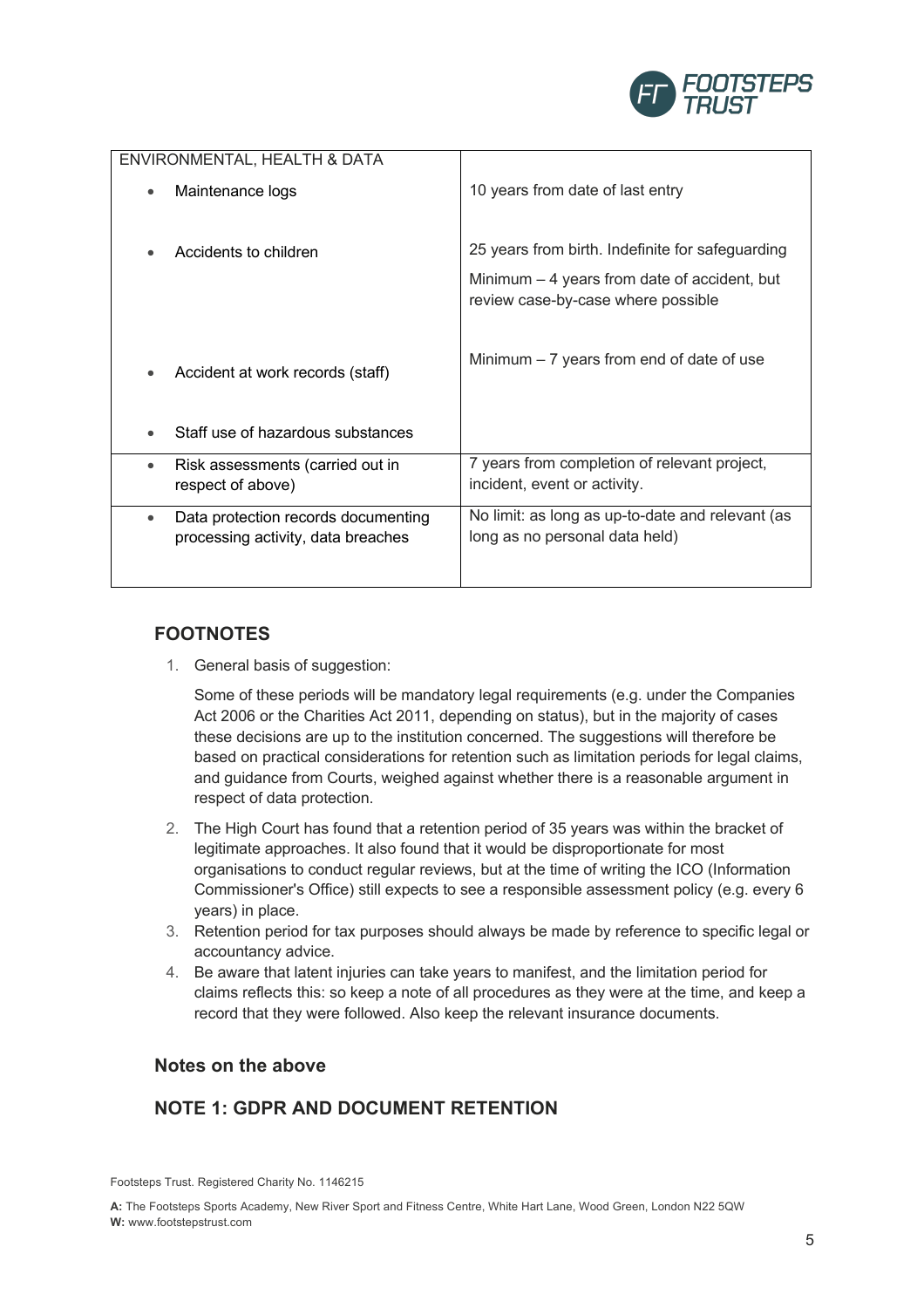The General Data Protection Regulation (GDPR) did not fundamentally change the principles for length of document retention: it is still a question of necessity for a particular purpose, as well as data security.

It does, however, have stricter rules about use and storage of personal data generally with the practical effect of requiring more dynamic, efficient and secure storage systems. Notably:

• All information held by schools needs to be justifiable, by reference to its purpose;

• Schools must be transparent and accountable as to what they hold;

• Schools must understand and explain the reasons why they hold data – which also means keeping records that explain how decisions around personal data are made;

• Schools must be prepared to respond more quickly to subject access requests;

• Schools must be able to amend, delete or transfer data promptly upon any justified request, or otherwise prepared to explain why they will not;

• It should be possible to audit how your personal data was collected and when; and

• Sensitive data must be held securely, accessed only by those with reason to view it, and schools should have an "appropriate policy document" as to why it is needed.

In practice these purposes must be explained to those affected – parents, pupils, ex-pupils, staff – although that is not to say a school's specific data retention periods need to be public. However, under GDPR the basic principles applied in terms of retention (and the rationale behind them) do need to be communicated as part of its Privacy Notice.

The GDPR requirement on organisations to document their processing activities (i.e. to keep a record of what they do and why) is separate from the considerations of this note, which deals with questions of how long to retain the data itself, and why. The Information Commissioner has produced guidance around the documentation process here and here and has provided templates here. We provide these for completeness, but they do not form part of this guidance note or policy: because they do not contain personal data, they should be kept for as long as they remain current and useful.

### **NOTE 2: IICSA, CHILD PROTECTION AND DOCUMENT RETENTION**

In the light of the Independent Inquiry into Child Sexual Abuse (IICSA), and the forceful statements of its former chair about document retention, and various high-profile safeguarding cases, all independent schools will be aware of the emphasis currently being placed on longterm, lifetime or even indefinite keeping of full records related to incident reporting. Many will be extending this rule to all personnel and pupil files on a 'safety first' basis.

This note has been drafted in full awareness of these considerations. It is strongly to be recommended in the current climate that schools do not embark on a policy of deleting historic staff and pupil files, or any material potentially relevant for future cases, even if it has been held for long periods already. Data protection issues should never put child safety at risk, nor take precedence over the general prevention and processing of safeguarding claims.

What should also be emphasised is that the present focus on safeguarding does not mean that existing laws in respect of data protection or confidentiality are now in suspension, nor that schools may not still be liable for breaches of data protection legislation (such as retaining personal data longer or in greater volume than is necessary for its purpose, or a failure to keep the data accurately or safely).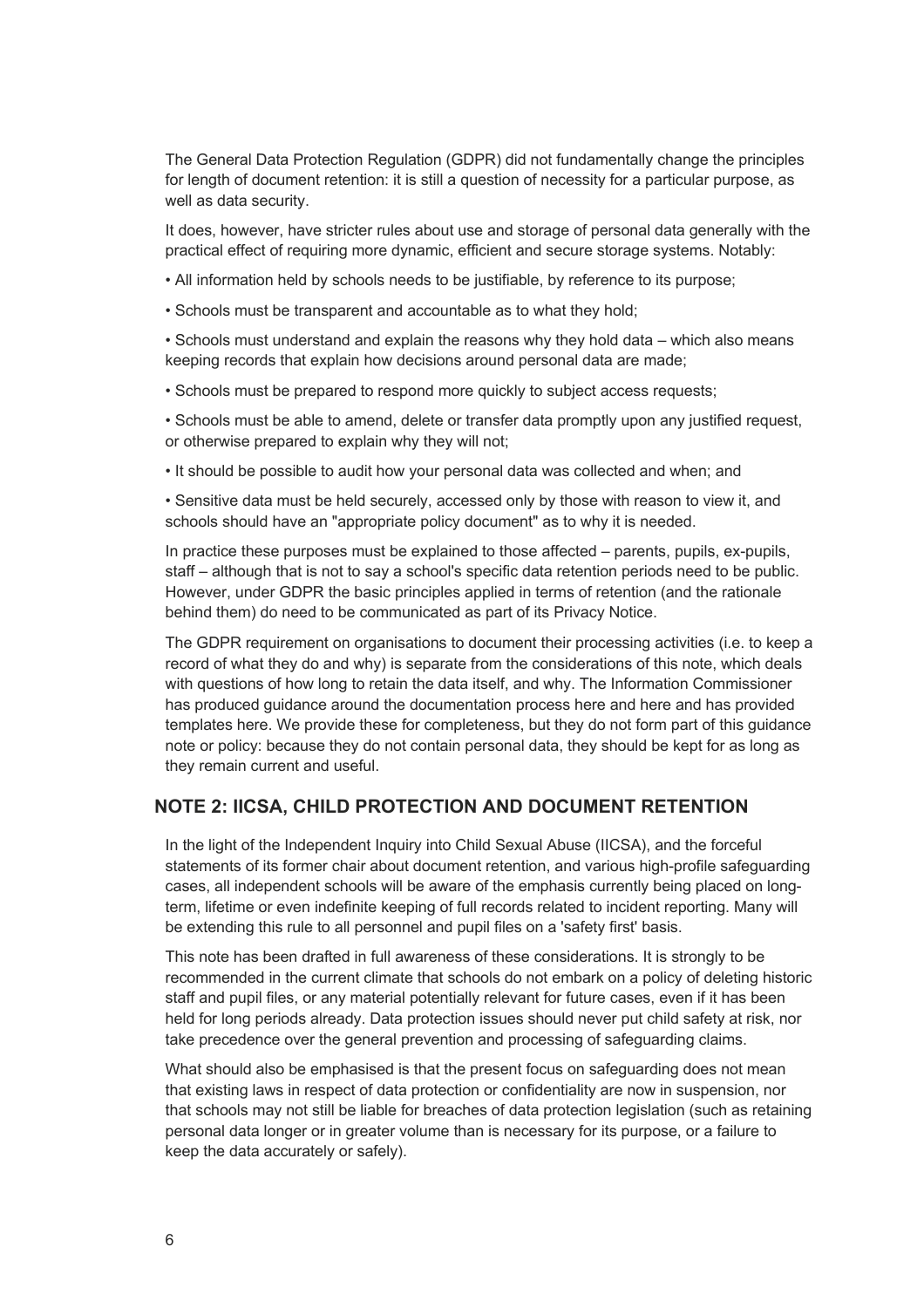

Schools will already find legal support for lifetime retention of adequate and accurate records where they are of potential relevance to historic cases. However, schools should be aware that the longer they hold large amounts of personal data, the more onerous their exposure to subject access rights (individual requests for data) and data breach. Sensitive personal data of employees or pupils, including allegations of a sexual or criminal nature (whether proven or not), or details as to physical or mental Last Updated: TS 13/05/2020 Review Date: 01/05/2021 health, should be kept securely and shared or accessible only on a need-to-know basis – for example, where a competent authority reasonably requests such information citing lawful grounds.

Some DSLs and local authorities advise that when schools pass on a child protection file to a new school, as required whenever a pupil is being transferred, they should delete their own copy. Whilst this may be appropriate for maintained schools, where it makes sense to keep a single copy within the local authority system, for independent schools in the current environment – in light of IICSA's statement and possible future claims against the school – it is a clear risk to delete any records of incidents that occurred while the pupil was at the school, or any information that was relevant to what action the school took (just as it would be for a pupil leaving the school at the normal academic age). Schools must balance that risk against any risk of seeming to demur from local authority advice or guidance.

In due course we expect more settled guidance from the relevant authorities, and IICSA, on striking this balance. In the meantime, the threat of historic abuse claims is to be weighed against that of relatively minor data protection contraventions. In such circumstances it would be very inadvisable to start disposing of historic insurance, pupil and personnel files except where no living person could bring a claim; and if practical resources mean that it is not feasible to conduct a thorough review, then schools should in the current climate err on the side of retention, rather than disposal, of staff and pupil files.

## **The purpose of this note**

Schools will generally seek to balance the benefits of keeping detailed and complete records – for the purposes of good practice, archives or general reference – with practical considerations of storage, space and accessibility. The following legal considerations apply to independent schools in respect of retention of records and documents which must be borne in mind. These include:

- statutory duties and government guidance relating to schools, including e.g. KCSIE;
- disclosure requirements for potential future litigation;
- contractual obligations;
- the law of confidentiality and privacy; and (last but by no means least relevant)
- GDPR and the Data Protection Act 2018 ("DPA").

These will inform not only minimum and maximum retention periods (the rationale for which should be notified to data subjects via privacy notices and, for more sensitive personal data, recorded in appropriate policy documents), but also what to keep and who should be able to access it.

## **STRIKING A BALANCE**

Footsteps Trust. Registered Charity No. 1146215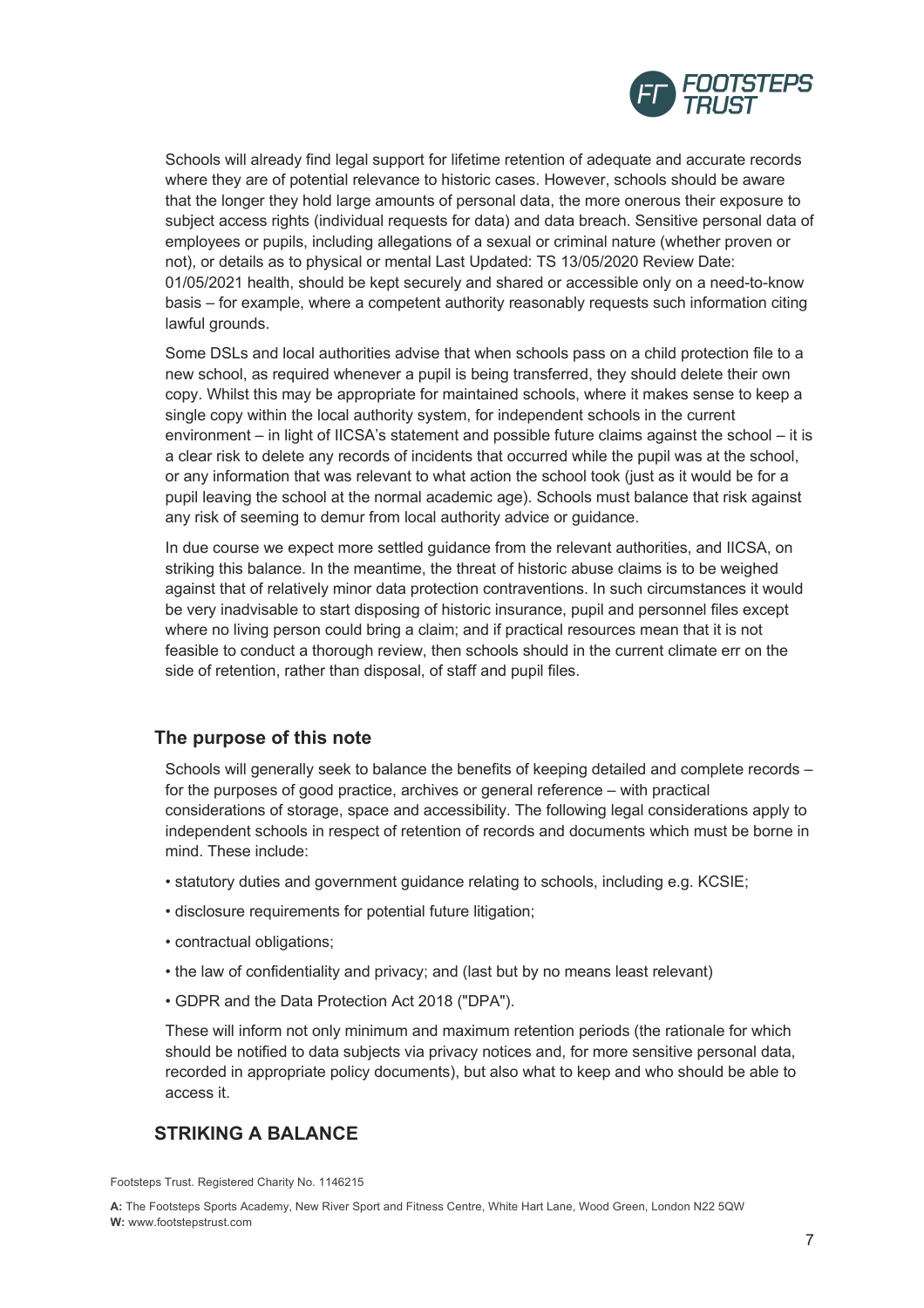Even justifiable reasons to keep certain records, such as child protection records, for many years after pupils or staff leave the school will need to be weighed against personal rights. The longer potentially relevant personal data is retained, and the more sensitive material is kept on file, the greater the administrative burden on schools, in terms of both secure storage and individual subject access rights.

Steps a school can take to support its retention policies are (a) communicating the reasons for the policy in privacy notices and staff or parent contracts; and (b) ensuring any records necessary to keep long term are kept very secure, accessible only by trained staff on a needto-know basis.

#### **1. Meaning of "Record"**

In these guidelines, "record" means any document or item of data which contains evidence or information relating to the school, its staff or pupils. Some of this material, but not all, will contain personal data of individuals as defined in GDPR.

An obvious example of personal data would be the Single Central Record or a pupil file; however, a "record" of personal data could arise simply by holding an email on the school's systems.

Many, if not most, new and recent records will be created, received and stored electronically. Others (such as Certificates, Registers, or older records) will be original paper documents. The format of the record is less important than its contents and the purpose for keeping it.

#### Digital Records

Digital records can be lost or misappropriated in huge quantities very quickly. Access to sensitive data – or any large quantity of data – should as a minimum be password-protected and held on a limited number of devices only, with passwords provided on a need-to-know basis and regularly changed. Where 'cloud storage' is used, consider what data needs to be made available in this way. If personal information kept in this way is sensitive, or held in large quantities, digital encryption is advisable.

Emails (whether they are retained electronically or printed out as part of a paper file) are also "records" and may be particularly important: whether as disclosable documents in any litigation, or as representing personal data of the sender (or subject) for data protection/data privacy purposes. Again, however, the format is secondary to the content and the purpose of keeping the document as a record.

It is also worth remembering that a digital document's original metadata may indicate the date of its creation, its author or the history of its changes: so it is important that this information is preserved.

#### Paper Records

Paper records are most often damaged by damp or poor storage conditions; but as well as applying common sense (i.e. dry, cool, reasonable ventilation, no direct sunlight; avoid storing with metals, rubber or plastic which might deteriorate or damage the paper), security is also vital – especially if the materials contain legally or financially sensitive data, as well as data personal to individuals.

Under GDPR, paper records are only classed as personal data if held in a qualifying " filing system". This means organised, and/or indexed, such that specific categories of personal information relating to a certain individual are readily accessible, and thus searchable as a digital database might be. By way of example, an alphabetical personnel file split into marked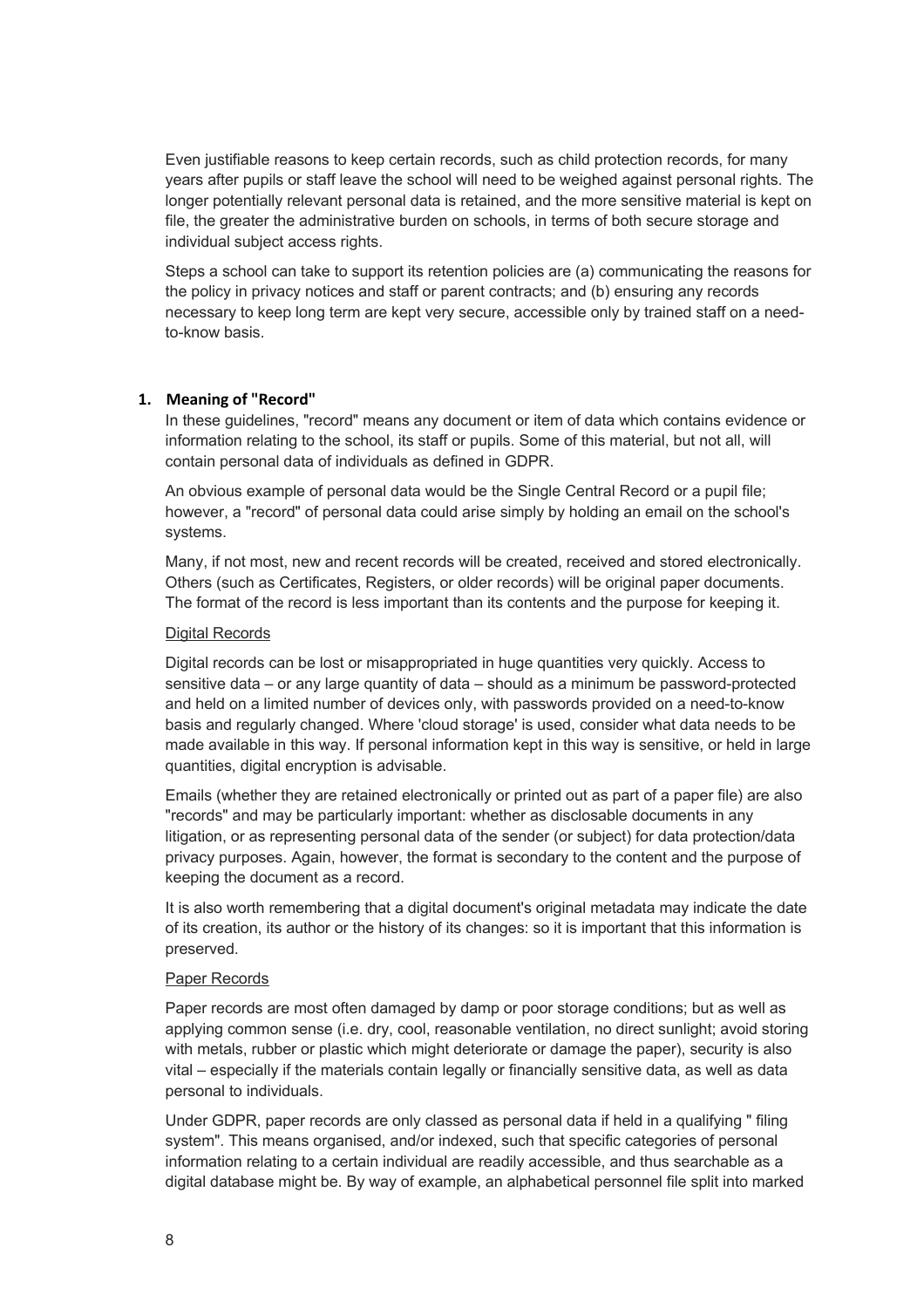

dividers will likely fall under this category: but a merely chronological file of correspondence may well not.

However, when personal information is contained on print-outs taken from electronic files, this data has already been processed by the school and falls under the DPA. Remember: the DPA is only one consideration in retaining records, so it is preferable to keep paper documents ordered and accessible.

#### **2. A note on "Personal Data"**

Some records will contain information about individuals e.g.. staff, pupils, consultants, parents, contractors – or indeed other individuals, whether they are a part of the school or some other third party (for example, another school). Particular legal requirements will therefore come into play.

That type of information is likely to amount to "personal data" for the purposes of the DPA and therefore be subject to data protection laws which may, in places, conflict with aspects of these 'document retention' guidelines. Neither the statutory time limits by which legal claims must be made, nor the precise stipulations of private contracts or governmental organisations (e.g. the Disclosure and Barring Service, the 'DBS'), were necessarily drawn up with data protection law in mind.

For example, GDPR requires that personal data is only retained for as long as necessary – that is, necessary for the specific lawful purpose (or purposes) it was acquired. This will of course vary and may be either shorter or longer than the suggested document retention period, according to context. This is a nuanced area which may therefore require tailored, specific advice on a case-by-case basis.

As a general rule, statutory legal duties – or the duty to report to safeguard vital interests – will 'trump' data protection concerns in the event of any contradiction. Certain personal data may legitimately need to be retained or disclosed subject to a private contractual duty (e.g. under a parent contract).

However, a higher standard would apply to the processing of "sensitive personal data". By way of example a contractual duty, or other legitimate interest of the school or third party, would not of itself justify the retention or sharing of sensitive personal data – but 'protection of vital interests' might. Sensitive personal data includes data relating to an individual in respect of their health, race, religion, sexual life, trade union membership, politics or any criminal proceedings, offences or allegations.

#### **3. Archiving and the destruction or erasure of records**

All staff should receive basic training in data management – issues such as security, recognising and handling sensitive personal data, safeguarding etc. Staff given specific responsibility for the management of records must have specific training and ensure, as a minimum, the following:

• That records – whether electronic or hard copy – are stored securely as above, including if possible with encryption, so that access is available only to authorised persons and the records themselves are available when required and (where necessary) searchable;

• That important records, and large or sensitive personal databases, are not taken home or – in respect of digital data – carried or kept on portable devices (whether CDs or data sticks, or

Footsteps Trust. Registered Charity No. 1146215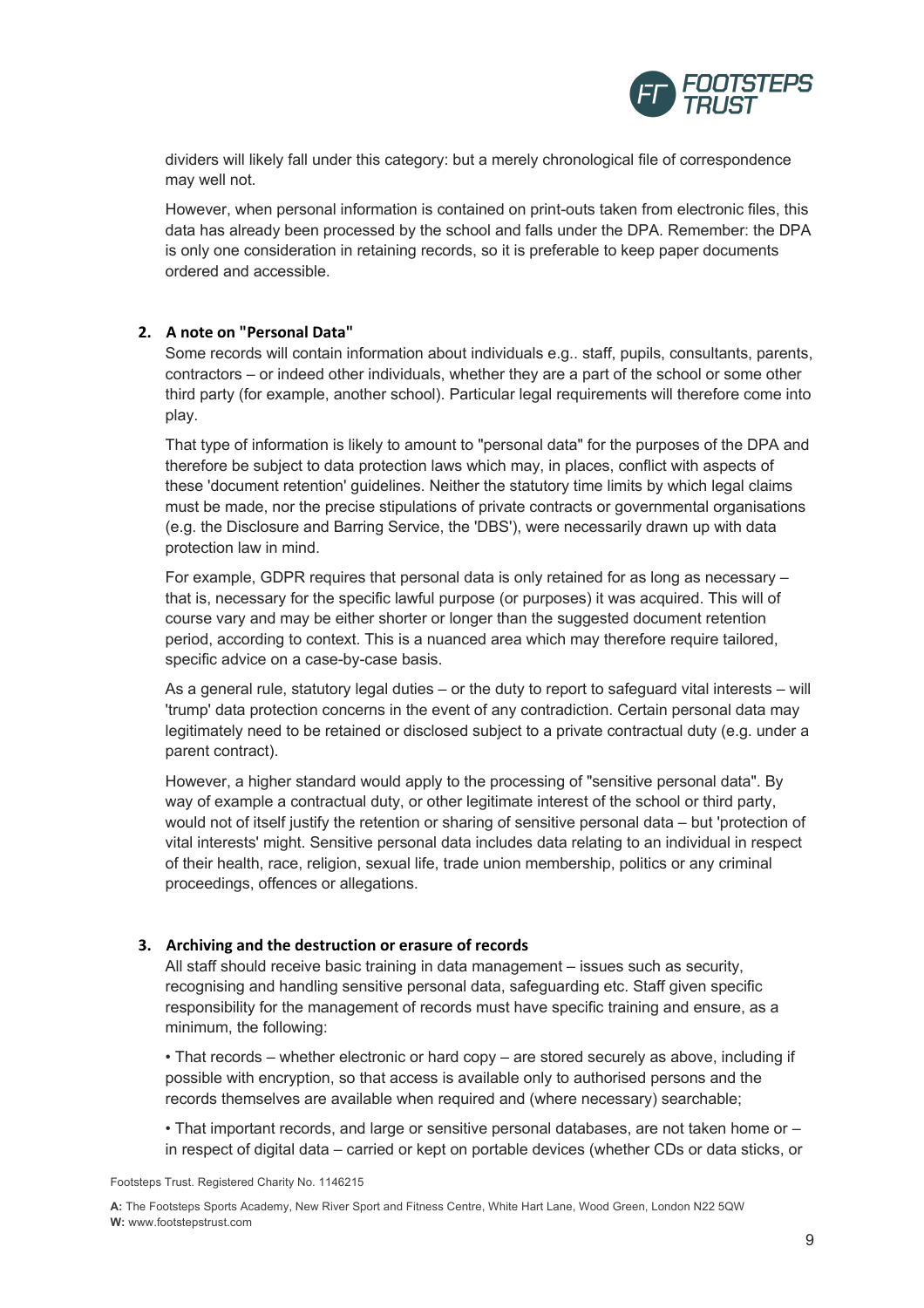mobiles and handheld electronic tablets) unless absolutely necessary, in which case it should be subject to a risk assessment and in line with an up-to-date IT use policy;

• That questions of back-up or migration are likewise approached in line with general school policy (such as professional storage solutions or IT systems) and not individual ad hoc action;

• That arrangements with external storage providers – whether physical or electronic (in any form, but most particularly "cloud-based" storage) – are supported by robust contractual arrangements providing for security and access;

• That reviews are conducted on a regular basis, in line with the guidance below, to ensure that all information being kept is still relevant and – in the case of personal data – necessary for the purposes for which it is held (and if so, that it is accurate and up-to-date); and

• That all destruction or permanent erasure of records, if undertaken by a third party, is carried out securely – with no risk of the re-use or disclosure, or re-construction, of any records or information contained in them.

This is particularly important in respect of the school's specific legal obligations under GDPR. However, they amount to common sense rules even where personal data is not directly involved.

#### **4. A note on Litigation**

One consideration in whether it is necessary or desirable to keep records is possible future litigation. Generally speaking, an institution will be better placed to deal with claims if it has a strong corporate memory – including adequate records to support its position, or a decision that was made.

Ideally, therefore, records would not be disposed of until the limitation period for bringing a claim has passed. For most contracts that will mean 6 years from any breach (or 12 years in case of, say, a witnessed deed), but the date to start counting from is the last day of the period under contract.

Where there has been early termination of employment or exclusion of a pupil from the school, this will be the relevant date to apply (once the appeal process has been concluded): but for pupils, limitation periods will only apply from the age of 18 years. Please be aware that application processes (for pupils) have a contractual element, although it is probably excessive to keep unsuccessful applications for longer than a year (i.e. another entry cycle) unless the school is aware of a likely claim.

The period of 6 years also applies to many claims outside contract (such as fraud, mistake or negligence). For discrimination cases it is usually only 3 months. In the case of personal injury, and some other negligence claims, it is 3 years. However, if the harm is only discovered later – eg 'latent' damage, or some unseen injury – then the timer only starts from the point of discovery: subject, in the case of latent property damage, to a 15-year backstop.

In some cases, the prompt may be the end of a calendar year, but annual review conducted at the end of a school year, so for the purpose of this guidance a contingency is generally built in (eg 7 years where the statutory limitation is 6 years).

Finally, limitation periods may be disapplied altogether by courts in the case of certain crimes or associated breaches of care (e.g. historic abuse), whether a charge is brought by the police or a school is sued under a private claim. It is not always possible to try a case where the evidence is inadequate, including due to a lack of corporate memory (e.g. records and witnesses). However, as recent cases and IICSA (the Independent Inquiry into Child Sexual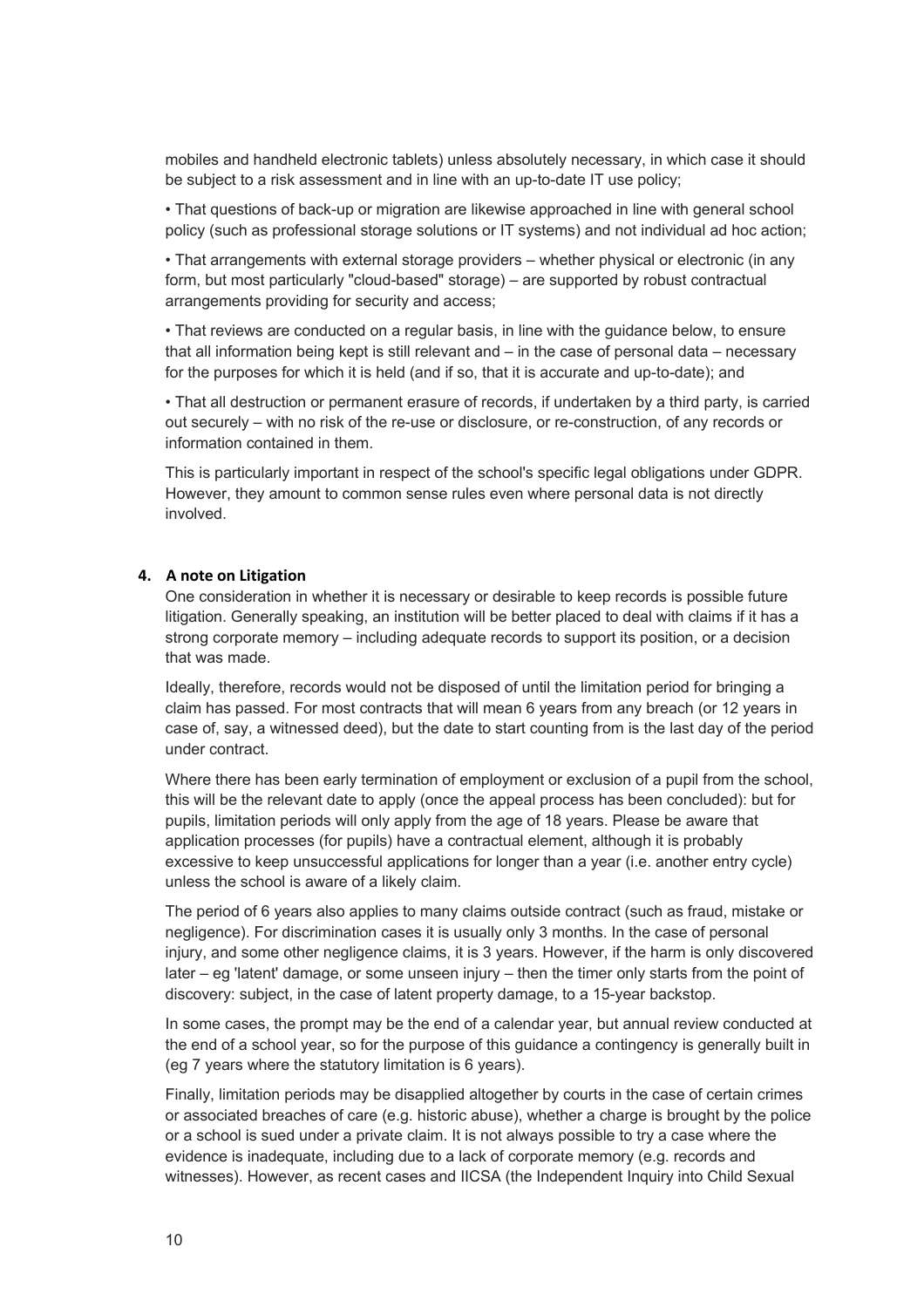

Abuse) have shown, authorities will expect to see a full and proper record and inferences may be drawn otherwise.

Often these records will comprise personal or sensitive personal data (e.g. health or criminal allegations). In such instances, even justifiable reasons to keep records for many years will need to be weighed against personal rights. Recent 'historic' cases in the field of child protection make a cautious approach to record retention advisable and, from a GDPR perspective, make it easier for a school to justify retention for long periods – even the lifetime of a pupil. The most important steps a school can take to support such a policy are (a) having adequate policies explaining the approach, including notices in both staff and parent contracts; and (b) ensuring any long-term records worth keeping are kept very secure, accessible only by trained staff on a need-to-know basis.

Insurance documents will not be personal data and relevant historic policies need to be kept for as long as a claim might arise.

#### **5. The risks of Longer Retention**

Notwithstanding the legal grounds and (in some cases) imperatives to do so, the longer potentially relevant personal data is retained, and the more sensitive material is kept on file, the greater the administrative and storage burden on schools. This also increases the amount of material in respect of which schools must be accountable to data subjects (e.g. information requests, "right to be forgotten" requests), and the consequences of data security breach become more serious.

Schools must take professional advice and decide for themselves where to draw the line in retaining data for these purposes: some may err on the side of caution and retain; others will apply a clear system for filleting pupil or personnel files, or indeed email folders, down to the information they think is likely to be relevant in the future. However, this is a decision that should always be made mindful of risk and knowledge of where historic incidents may have occurred or future complaints may arise.

It is also vitally important that all records handlers bear in mind, when creating documents and records of any sort (and particularly email), that at some point in the future those documents and records could be disclosed – whether as a result of litigation or investigation, or because of a subject access request under GDPR. The watchwords of record-keeping are therefore accuracy, clarity, professionalism and objectivity.

#### **6. A note on Secure Disposal of Documents**

For confidential, sensitive or personal information to be considered securely disposed of, it must be in a condition where it cannot either be read or reconstructed. Skips and 'regular' waste disposal will not be considered secure.

Paper records or images should be shredded using a cross-cutting shredder; devices for digital storage and recordings should be dismantled or broken into pieces.

Where third party disposal experts are used, they should ideally be supervised but, in any event, under adequate contractual obligations to the school to process and dispose of the information.

#### **How to use the table of suggested Retention Periods**

Footsteps Trust. Registered Charity No. 1146215